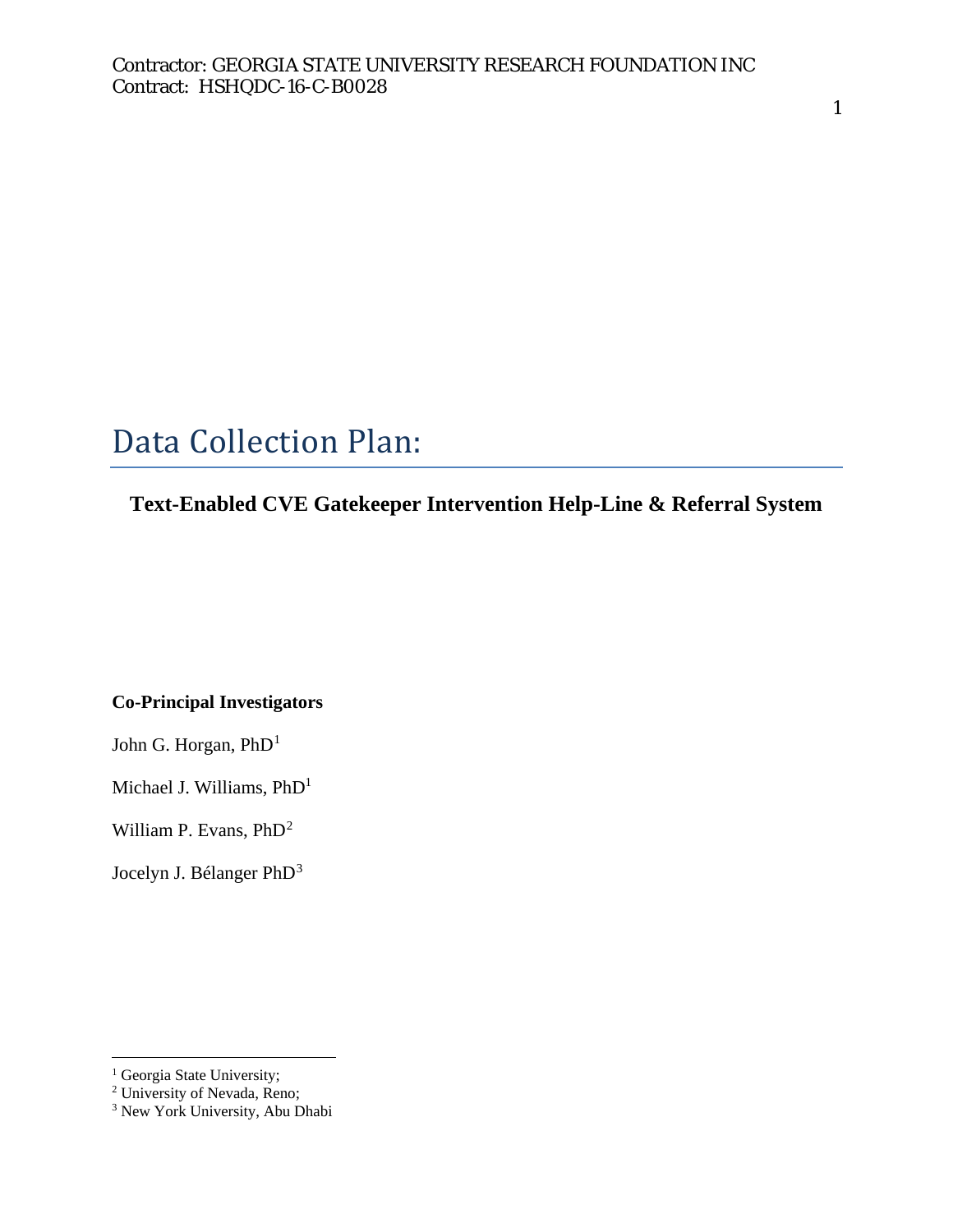#### **Note from the Department of Homeland Security (DHS) Science and Technology**

**Directorate (S&T):** This document was provided to S&T program managers to describe the proposed methodology to collect data on existing policies and procedures employed by local crisis centers when they receive a call they deem relevant to a potential victim or perpetrator of violent extremism. Data collection was conducted between April and May of 2017 with the stakeholders identified in this collection plan. The ultimate goal of this project is to help local crisis centers refine existing text platform operations to provide local government officials, social workers, and law enforcement with resources to ensure public safety and prevent targeted acts of violence.

## Data collection 1 (fact gathering):

The purpose of this data collection (focus groups) is twofold, to understand: a) what the crisiscenter, local Counter Violent Extremism (CVE)-relevant referral organization, and local law enforcement currently are doing with respect to calls they deem CVE-relevant, and b) how the text-enabled CVE referral service could be tailored to their local circumstances (including understanding legal and capacity/practical limitations).

This collection will involve all four Co-Principal Investigators (PIs), for three days, in each location (Atlanta and Orlando; see Appendices A and B for Memorandums of Understanding (MOUs) affirming cooperation from the call centers in those cities), meeting for one day with each of the following stake-holding partners: a) Crisis-center staff, b) the community-based CVE-relevant service providers, and c) local law enforcement. Based upon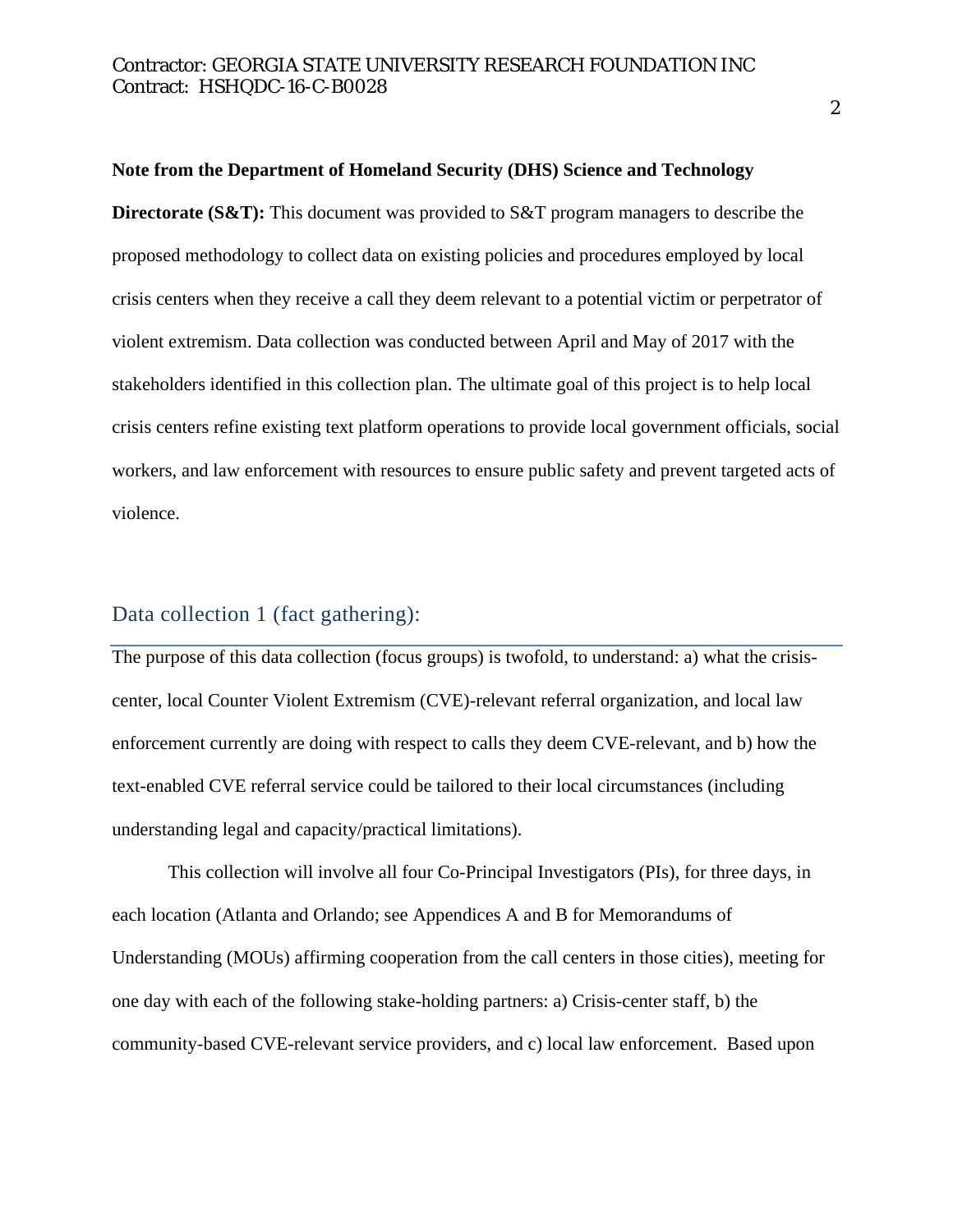these data, the researchers will develop draft referral protocols and accompanying assessment instruments.

### Data collection 2 ("devil's advocate" focus groups):

The purpose of this data collection is to obtain "devil's advocate" feedback from the three stakeholding partners regarding potential pitfalls from implementation of the draft referral protocols and accompanying assessment instruments. This collection will involve two of the Co-PIs, for three days in each location (Atlanta and Orlando): one day each meeting with each stake-holding partner. Based upon these data, the researchers will revise the referral protocols and accompanying assessment instruments.

# Data collection 3 (2nd wave "Devil's advocate" focus groups):

The purpose and procedure of this data collection is identical to data collection 2, though the focus will be upon critiquing the revised referral protocols and accompanying assessment instruments. Based upon these data, the researchers will develop the final referral protocols and accompanying assessment instruments. Additionally, they will develop training materials for the referral protocols and accompanying assessment instruments: specifically, a PowerPoint slide deck, and accompanying learner take-home materials.

#### Data collection 4 (focus groups re: training materials):

The purpose of this data collection is to obtain prospective users' feedback on the aforementioned training materials. This collection will involve all four Co-PIs, for three days in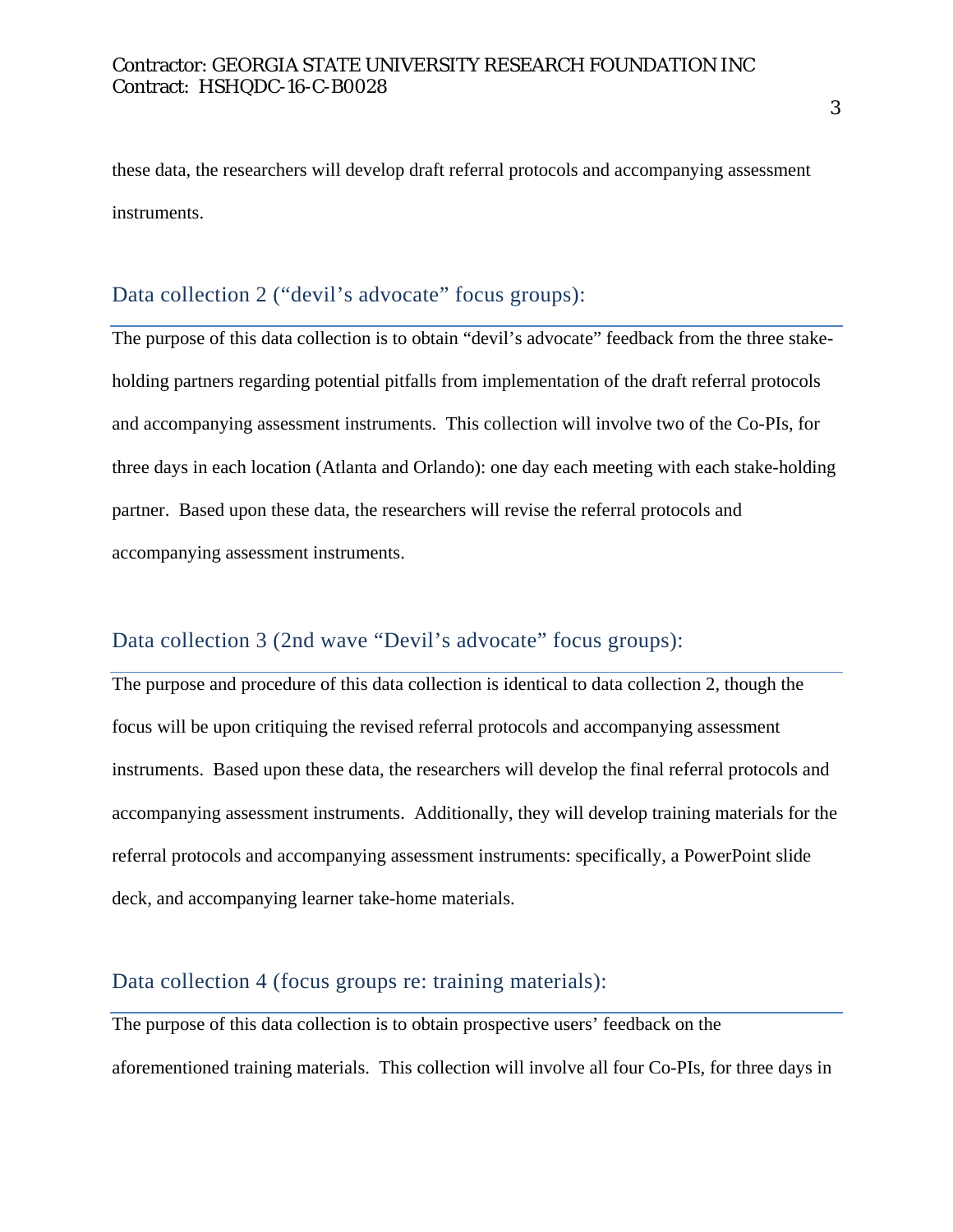#### Contractor: GEORGIA STATE UNIVERSITY RESEARCH FOUNDATION INC Contract: HSHQDC-16-C-B0028

each location (Atlanta and Orlando): meeting for one day with each of the stake-holding partners. Based upon these data, the researchers will develop the final training materials.

**Focus group facilitation.** To conserve funds, only the first data collection will include all four Co-PIs. All subsequent travel will include only two: the project manager (Williams), and one of the other Co-PI's (subject to their availabilities).

**Focus group data.** Focus group data will be audio (but not video) recorded, using only participants' first names: further protecting participants' privacy. Prior to analyses those recordings will be transcribed and sanitized per the above NACJD standards (e.g., names will be replaced with pseudonyms, and identifying dates [e.g., birthdates] dates will replaced).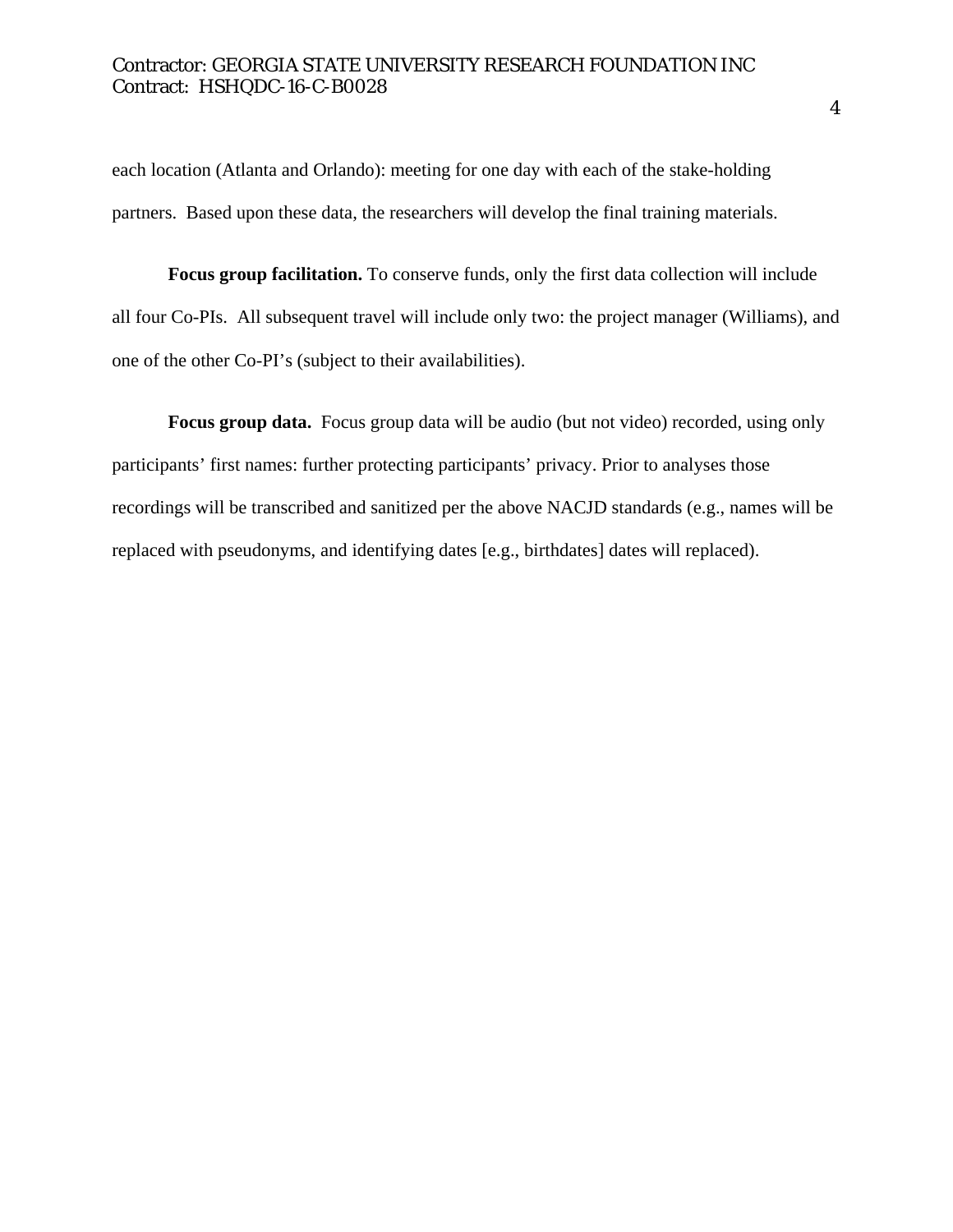## Appendix A

MOU from Atlanta 2-1-1



United Way of Greater Atlanta 100 Edgewood Ave., N.E. Atlanta, GA 30303 404.527.7200

October 31, 2016

Memo Regarding: Participation in the Counter Violent Extremism (CVE) Gatekeeper Intervention Help-Line & Referral System

Dear: Michael J. Williams, PhD; Georgia State University

Our site would be pleased to participate in the work outlined in your proposal and appreciate our role in the first year of the work in the project. Subject to the final scope of work intended for our site and considerations for such work our management would enthusiastically support your efforts in the following ways:

- 1. Help define the most appropriate ways to convene eligible residents for participation in formative research, primarily focus groups.
- 2. Help refine our existing text platform operations to conform to intended uses for the CVE project once implemented.
- 3. Provide introductions to local government officials and other local agency representatives as may be helpful for the CVE project development and implementation in our community

We are excited to be part of this very important work.

Sincerely,

Donna Burnham, CIRS Vice President, United Way 2-1-1 100 Edgewood Avenue, NE Atlanta, GA 30303 404-614-2906 [dburnham@unitedwayatlanta.org](mailto:dburnham@untiedwayatlanta.org)